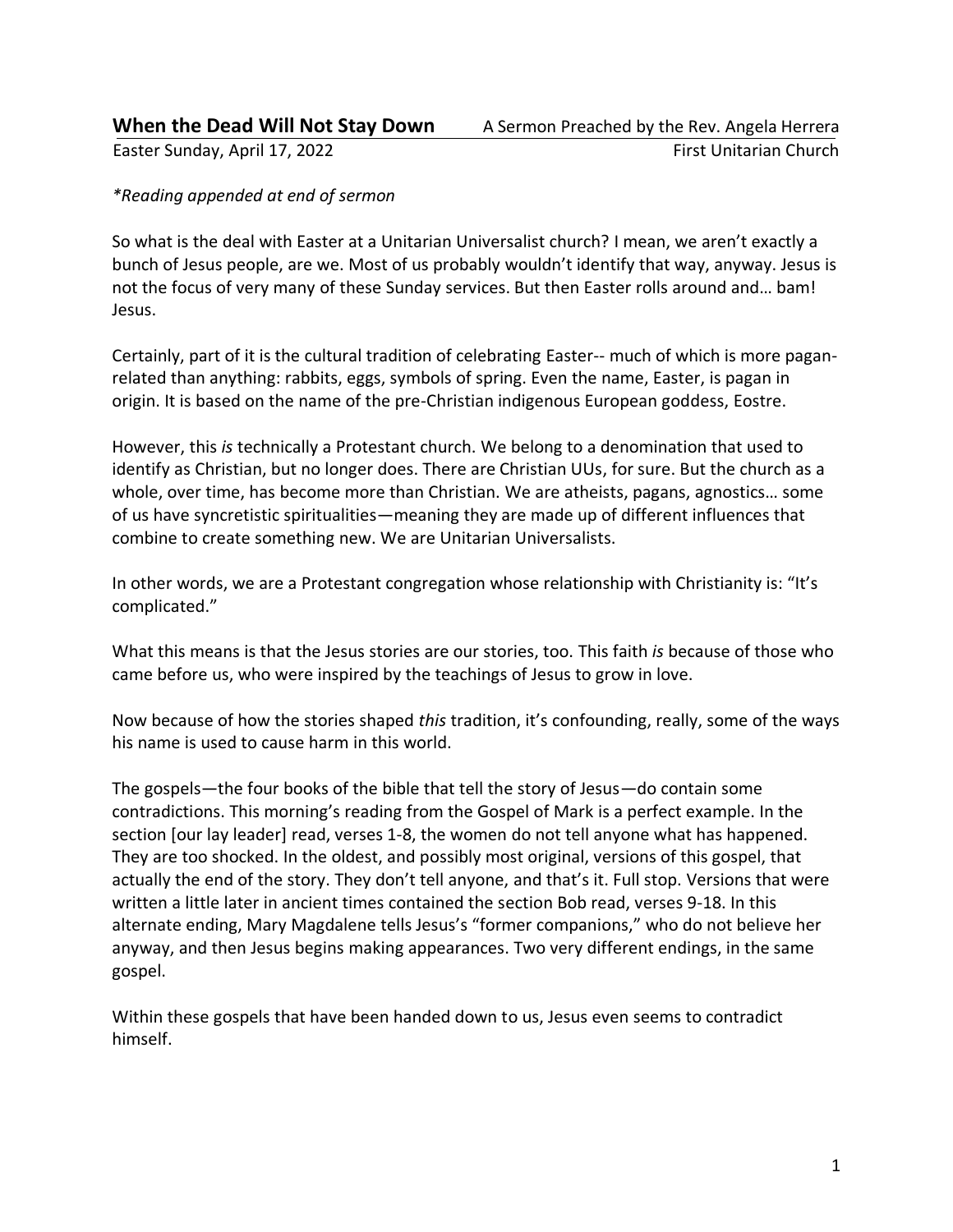In the gospel of John, Jesus says, "I am the way and the truth and the life. No one comes to the father except through me." But in the gospel of Matthew, when asked what the greatest commandment is, he says that it's love, seemingly without regard for differences.

In Matthew chapter 5, Jesus says, "Blessed are the merciful," and "Blessed are the peacemakers." But a little later, in Matthew 10, he says, "Do not suppose that I have come to bring peace to the earth. I did not come to bring peace, but a sword."

He communes with tax collectors and people who were thought to be cursed, teaching by his gentle example. But he also storms into the temple, overturning tables and flinging open the cages of doves and pigeons, and causing all manner of chaos as he rails against those who put profit over love and justice. Then he invites people in to be healed, people who would have been at the margins of that society.

What all these contradictions remind of me of are parables from the Buddhist canon, about the teachings and actions of the Buddha. Those, too, contain contradictions. The difference is that no one seems to believe those parables are meant to be taken literally. They are filled with vivid imagery and contradictions, large and startling images, and they show up in multiple versions, which is evidence that they are to be read as metaphor and story. Their meaning is moral and poetic.

Many of us were introduced to the Christian scriptures with a "pre-understanding," an assumption that they are supposed to be the literal word of God. But when you approach them with a beginner's mind, with curiosity rather than pre-understanding, the scriptures themselves tell us that their meaning is more than what is on the surface. It is in the realm of myth. What do I mean by myth? I think the Greek statesman Solon put it well in the sixth century B.C.E. He said, myth is not something which never happened, but something that happens over and over and over again.

How does this approach shape our understanding of the gospels today?

We can take, as our entry point, a part of the story the misunderstanding of which has led to a lot of harm. In the gospels, Jesus is very critical of Jerusalem and the temple. But his point was not that they were the center of Judaism. It was that they had become a center of the domination system of the Roman Empire. He's upset that the people there are collaborating with the Roman empire. The people he is upset with are picking and choosing among religious laws, elevating those that elevate people in power, and ignoring those that would help the marginalized.

He isn't upset at his own religion, Judaism, he is upset at the domination system of his society and everyone who conspires with it. What were the qualities of this domination system? It was hierarchical and patriarchal, and based on an economics of exploitation. The biggest economic activity was agricultural production. But two-thirds of the wealth created by that—by farmers and workers—ended up in the hands of urban elites. Half of it went to the top 1-2%.<sup>i</sup>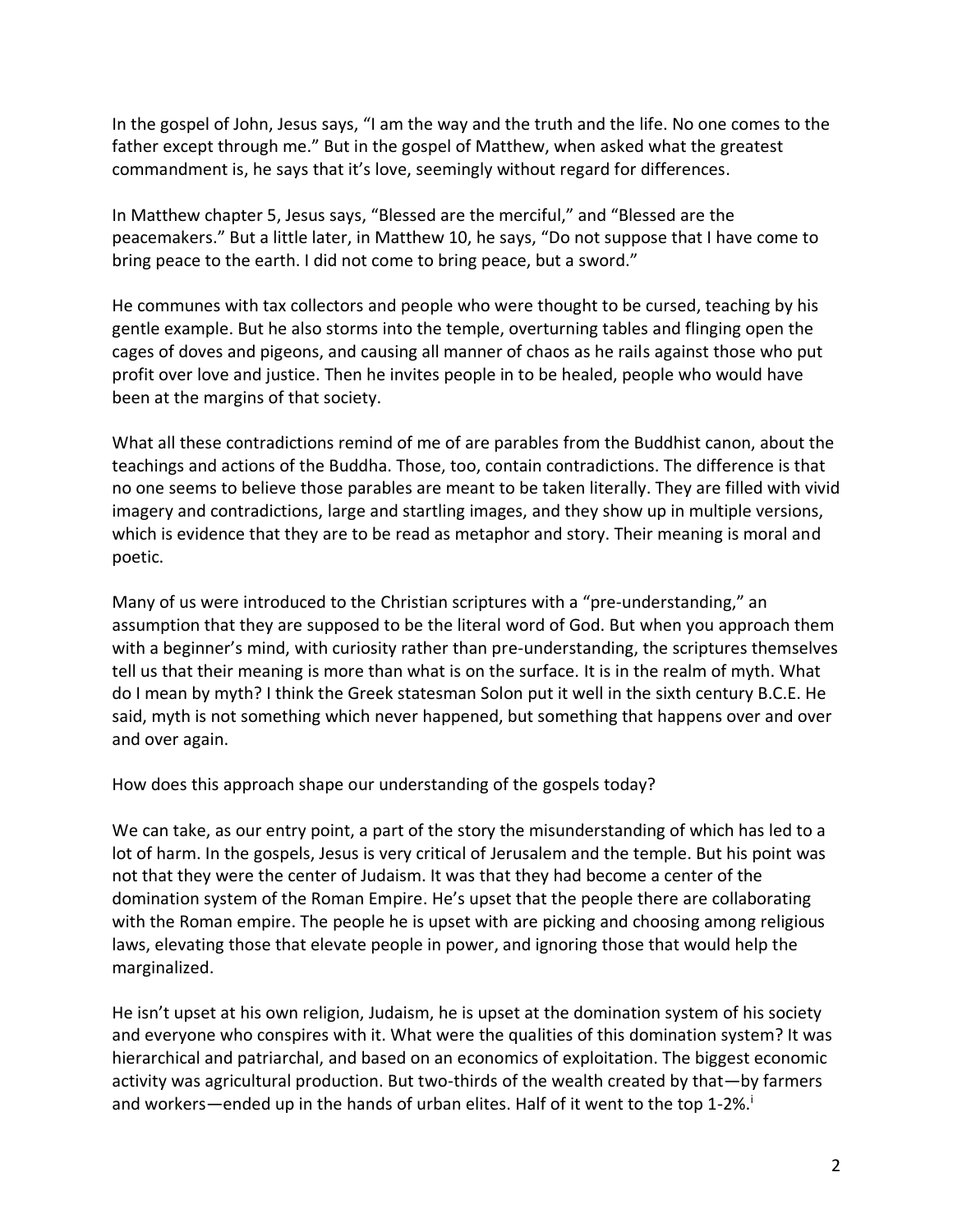This domination system did not take care of its most vulnerable members. Those who were poor, or considered outsiders, were crushed by it, as under its heel. And this domination system was based on a religion of legitimation, in which those with power claimed their system reflected the will of God.

Jesus didn't oppose anyone for who they were, he opposed them for what they did. The Jesus who speaks in the gospels was upset about domination, about dehumanization. That is, in fact, the main theme of the gospel stories about him. If we miss this, then we miss the whole point.

"A myth is not something which never happened, but something that happens over and over and over again."

Today, also, a domination system seeks to dehumanize and kill, while protecting the power and wealth of a few. We can all see it. It distresses us, disturbs us. Obscene economic inequality. Anti-trans laws, proliferating. Anti-gay laws. Police violence. The criminalization of reproductive healthcare. The exclusion of refugees and the bureaucratic roadblocks and criminalization of migrants. Homelessness. Racism. Mass incarceration and for-profit prisons.

These things kill. Exclusion and hopelessness kill. Poverty kills. Not having access to abortion when you desperately need one kills. Some of these things, like anti-trans laws and forced childbirth—even in cases of rape or incest— are done specifically in Jesus' name. Others are quietly tolerated by those who profess to follow him. It is blasphemy. It is religious malpractice. It is a perversion. It is turning the story of Jesus into a religion of death. To those who do these things I say, "Repent! And believe in *the gospel*."

The domination system Jesus opposed soon killed him, too. He is crucified—a punishment reserved for those who committed sedition, the crime of rebelling against the state. His body is wrapped and laid to rest in a tomb, a low cave-like space, the entrance blocked with a giant boulder. But the scriptures say, he reappears. He comes back.

His body goes missing from the tomb, yet the version of him that people encounter is not exactly the old him. Even those who are closest to him do not recognize him. In the Gospel of John, Mary Magdalene mistakes him for a gardener. In the gospel of Luke, when he joins two of his followers walking on the road, they tell him all about their teacher Jesus who was killed oblivious to the fact that he is the one who is with them. He seems to walk through walls, entering locked rooms full of his disciples. It is only when he says their names, or breaks bread with them, that they recognize his presence among them. And so, this is not quite a happily ever after story.

But it's a story about how the domination system tried to kill something that can never be vanquished.

A person can be killed, but what their life meant lives on.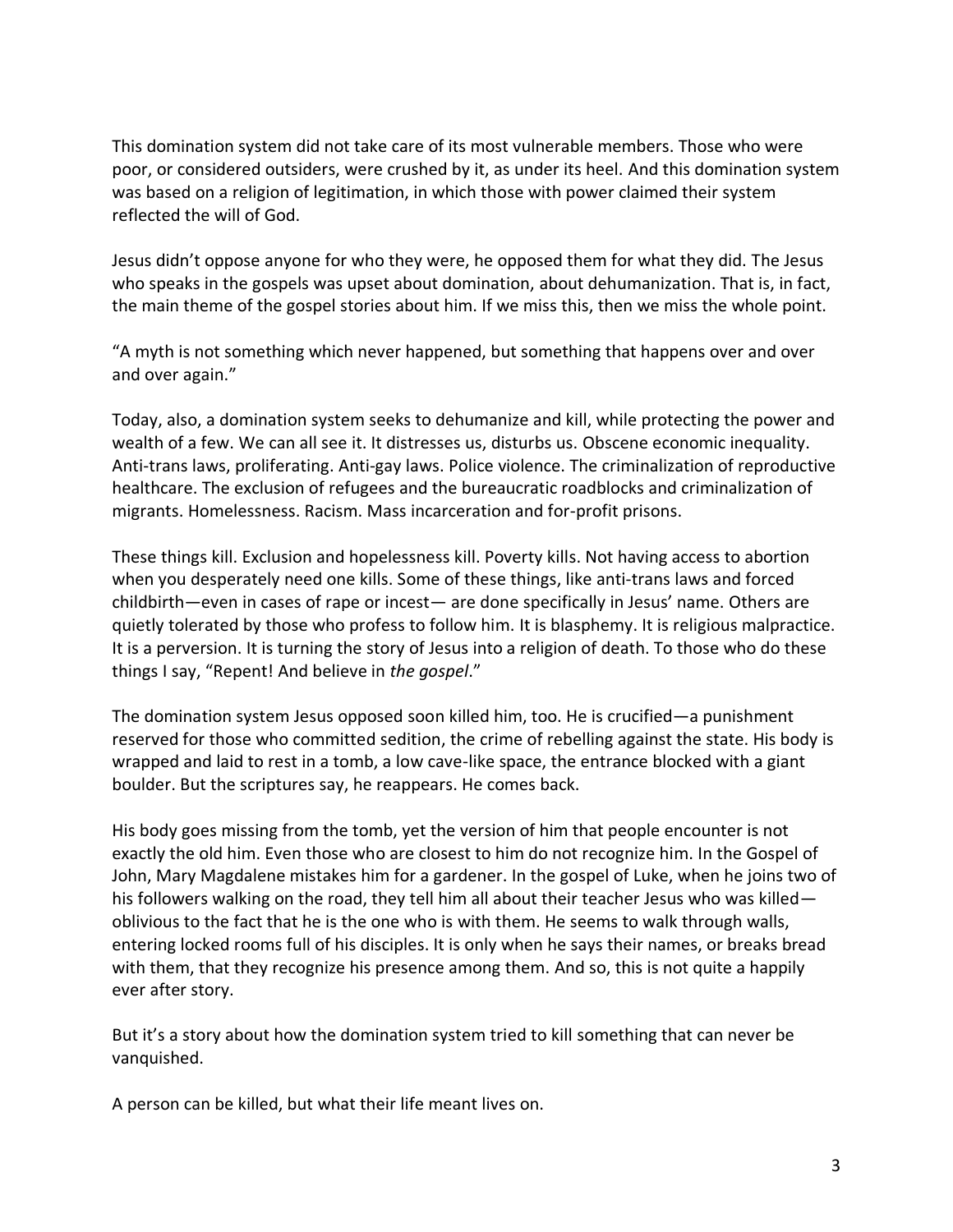You can murder humans, but not human rights. Those you will have to confront again. Healthcare may be denied, but you can't shut down the will and the right to thrive. You can "don't say gay" but you can't pray the gay away, it's going to be right there in your family, in your neighborhood, and maybe even in yourself. You can hoard wealth, amass it and shamelessly profit from the labor of others and from their meager earnings, but you cannot kill the righteous anger that creates, and you cannot erase the fact that every human life is sacred,

these truths will keep rising up again and again in different forms.

In Mark 16 verses 17-18 Jesus speaks vividly and poetically when he says that those who understand what he has taught will "throw out demons … they will speak in new tongues… they will take snakes in their hands… they will drink poison and not be hurt… they will lay hands on the sick and make them well."

He is describing courageous people, survivors, healers.

What are the "demons" in the world today? They are the forces that diminish lives, dehumanize and exclude. The new tongues are evolutions of language, new words for inclusion and to dream of a radically different future. Snakes and poison: that which would intimidate or harm us, which we cannot avoid but must develop the ability to survive. Laying on hands is proximity. It is drawing close to one another, knowing that all that we need is already here, among us in this world right now, if we would only use it.

A religion of death will never lead to lives of peace, not for anyone.

But a religion of life will rise again and again if those of us who practice it remember the dead and remember what cannot be killed.

The Christian theologian and Jesus historian Marcus Borg was also struck by the scale of poetry and metaphor in the scriptures. It's startling, radical. Meant to jolt us out of the trances of hopelessness and helplessness that come over us like a slumber. To make us awaken, arise, rise up ourselves. Referring to Jesus appearing to the disciples on the road to Emmaus, Borg interpreted, "The risen Christ journeys with us whether we know that or not, realize that or not."

Which is to say, no despair is final. A greater love, truth, comfort, wisdom, and peace journey with you, with us, whether we recognize it or not. These things are always available to you, always by your side, and always right here among us.